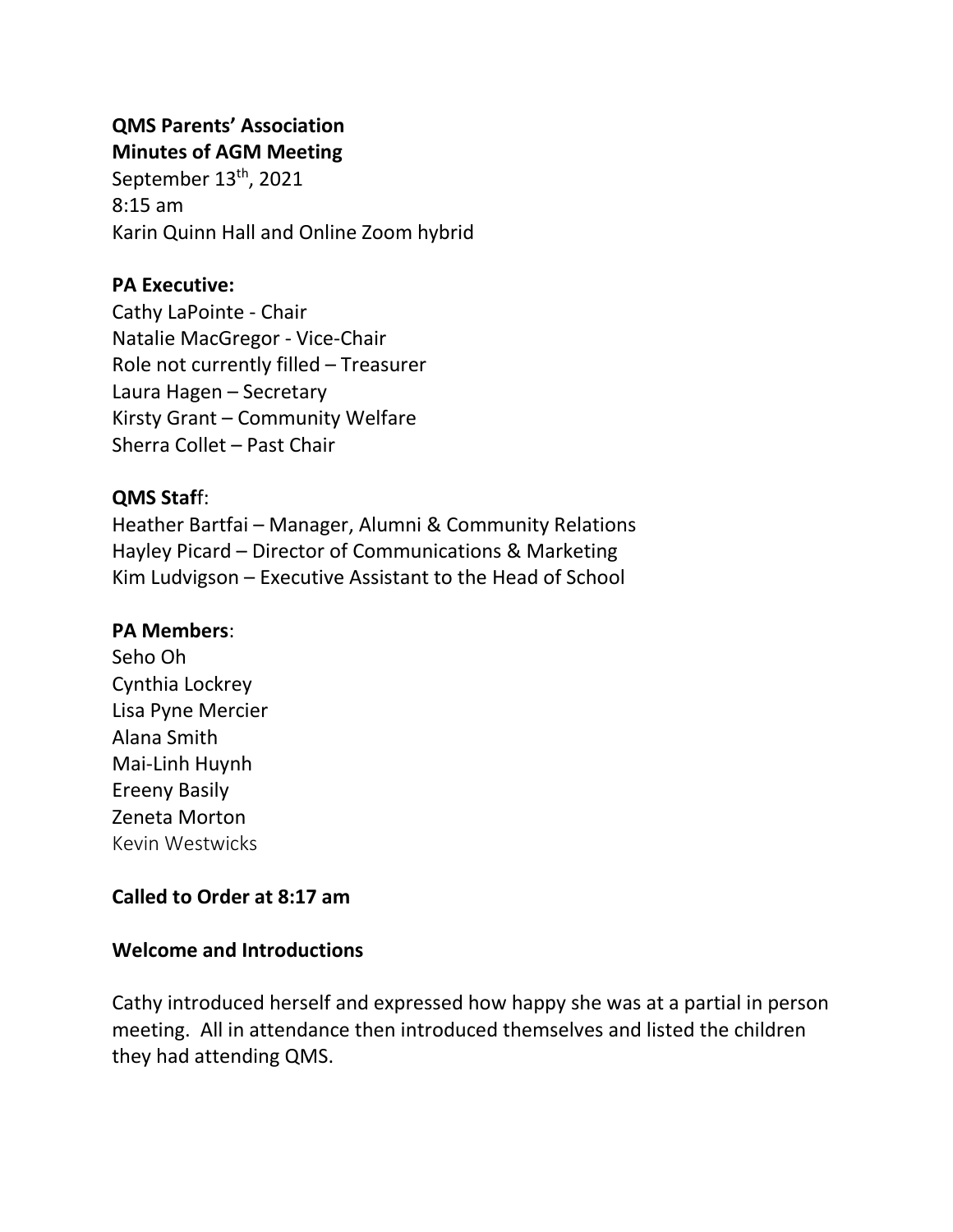# **Approval of the Minutes from June 7th, 2021**

Motion moved by Kirsty Grant, Seconded by Hayley Picard.

## **Reports**

Chair: Cathy reported that despite Covid-19 keeping the fundraising so light last year, it appears to have been a successful fundraising year. There are lots of new ideas to pursue and lots of work to be done. She also said she has lots of mail to catch up on!

Vice Chair: Nothing to report

Secretary: Nothing to report

Treasurer: Nothing to report as we do not currently have a Treasurer in the roll

Community Welfare: Kirsty was very busy for the last six weeks writing cards for more than 175 new families and life events within the community. Cards were written to new faculty, new families, community births and deaths. She estimates that there are 125 new students at the school.

### **For Discussion and Updates**

Christmas Bazaar:This annual event was unable to happen last year. With current restrictions the event can happen this year with modifications. It was explained that setting up for the Bazaar, vaccination status does not need to come into play. But for the day of the event, those attending indoor, need to be vaccinated. We will also need a Chair to step up to head the event. Discussion needs to happen to see if we can even go ahead with the event.

Kirsty suggested we take the event outdoors. Outdoor events have been quite successful lately. It would be a lot of work to monitor the numbers and patrons of an inside event. We could adjust our traditions and embrace something new. It would be a shame for the always successful event to be put on the back burner yet again this year. Everyone agreed that the idea is a good one. Kirsty agreed to